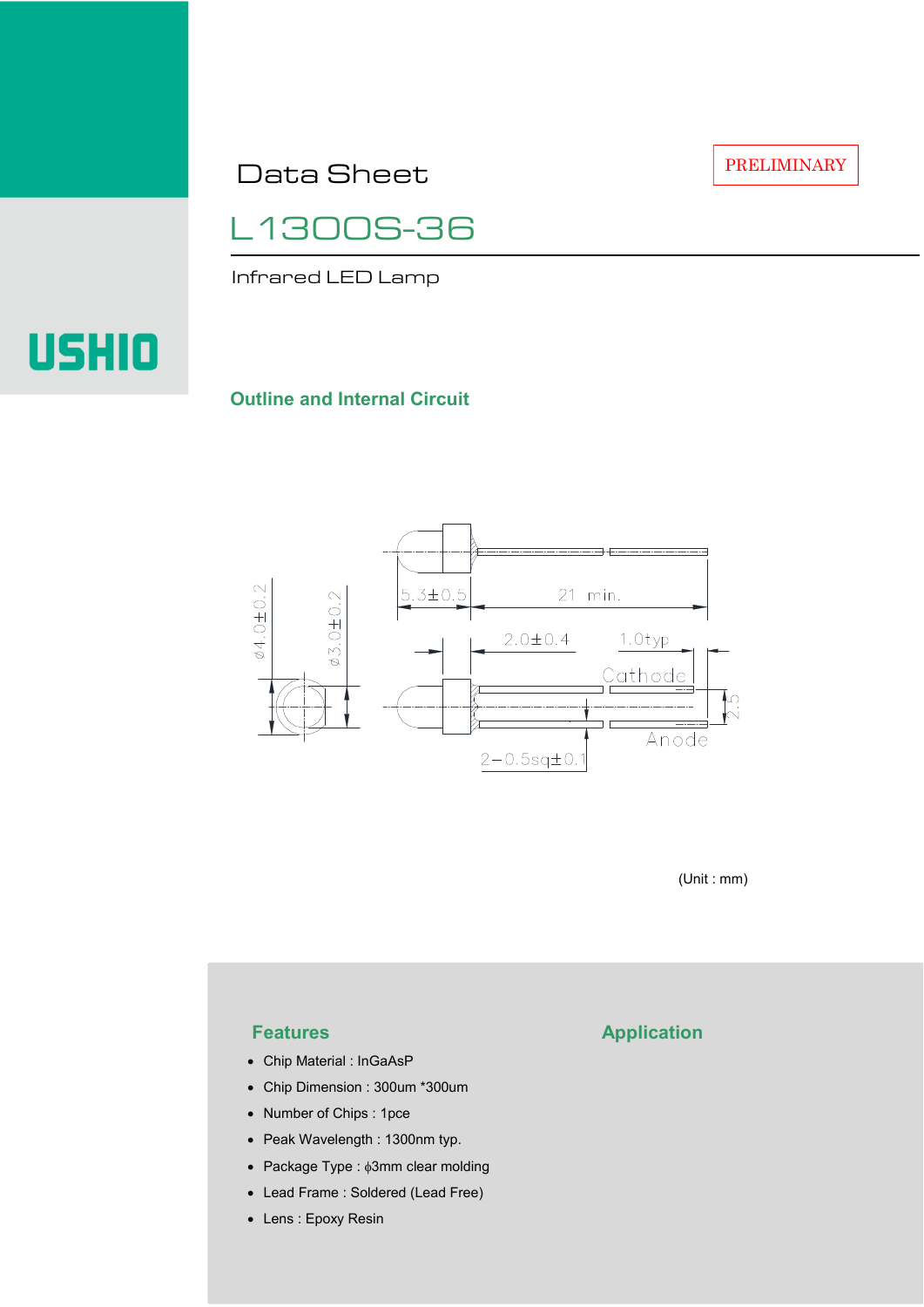

#### **Absolute Maximum Ratings (Tc=25°C)**

| <b>Item</b>                  | <b>Symbol</b> | <b>Ratings</b>  | <b>Unit</b> |
|------------------------------|---------------|-----------------|-------------|
| Power Dissipation            | <b>PD</b>     | 130             | mW          |
| <b>Forward Current</b>       | IF            | 100             | mA          |
| <b>Pulse Forward Current</b> | <b>IFP</b>    | 1000            | mA          |
| Reverse Voltage              | VR.           | $\sqrt{5}$      | $\vee$      |
| <b>Thermal Resistance</b>    | Rthja         | 250             | K/W         |
| Junction Temperature         | Tj            | 120             | $^{\circ}C$ |
| <b>Operating Temperature</b> | Topr          | $-40 \sim +100$ | $^{\circ}C$ |
| Storage Temperature          | Tstg          | $-40 - +100$    | $^{\circ}C$ |
| <b>Soldering Temperature</b> | <b>TSOL</b>   | 265             | $^{\circ}C$ |

‡Pulse Forward Current condition : Duty 1% and Pulse Width=10us.

‡Soldering condition : Soldering condition must be completed with 3 seconds at 265°C.

## **Optical and Electrical Characteristics (Tc=25°C)**

| <b>Parameter</b>            | <b>Symbol</b>    | <b>Min</b> | <b>Typ</b> | <b>Max</b> | <b>Unit</b> | <b>Test Condition</b> |
|-----------------------------|------------------|------------|------------|------------|-------------|-----------------------|
| Forward Voltage             | <b>VF</b>        |            | 1.0        | 1.3        | $\vee$      | IF=50mA               |
|                             | <b>VFP</b>       |            | 1.7        |            |             | $IFP=1A$              |
| <b>Total Radiated Power</b> | P <sub>O</sub>   |            | 9.0        |            | mW          | $IF=50mA$             |
|                             |                  |            | 58         |            |             | $IFP=1A$              |
| Radiant Intensity           | IE               |            | 14         |            | mW/sr       | $IF=50mA$             |
|                             |                  |            | 90         |            |             | $IFP=1A$              |
| Peak Wavelength             | $\lambda$ p      | 1250       |            | 1350       | nm          | $IF=50mA$             |
| <b>Half Width</b>           | $\Delta \lambda$ |            | 80         |            | nm          | $IF=50mA$             |
| Viewing Half Angle          | $\theta$ 1/2     |            | ±34        |            | deg.        | $IF=50mA$             |
| <b>Rise Time</b>            | tr               |            | 30         |            | ns          | $IF=50mA$             |
| Fall Time                   | tf               |            | 70         |            | ns          | $IF=50mA$             |

‡Radiated Power is measured by G8370-85.

‡Radiant Intensity is measured by Ando Optical Multi Meter AQ2140 & AQ2742.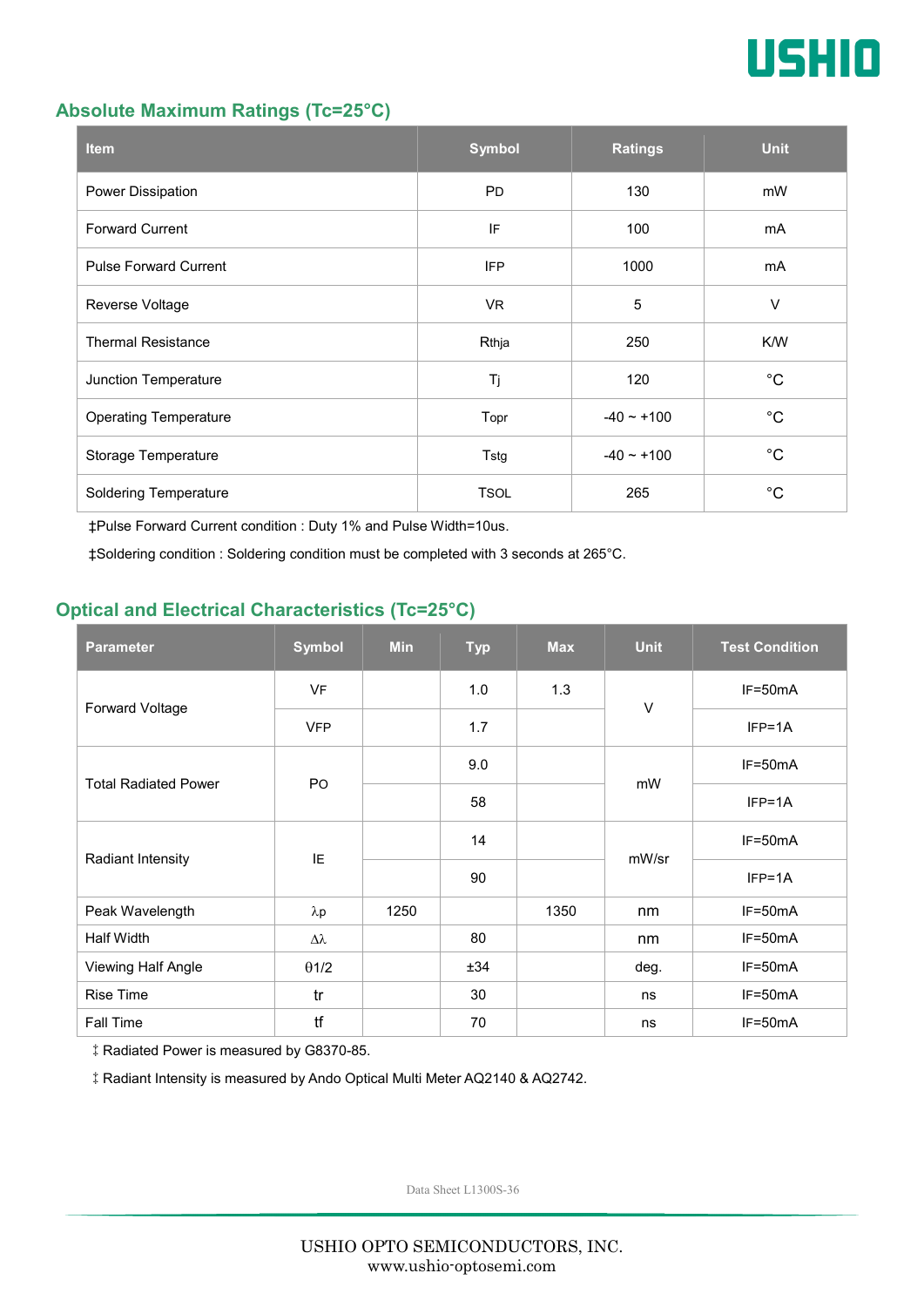

### **Typical Characteristic Curves**



#### **Forward Current - Forward Voltage**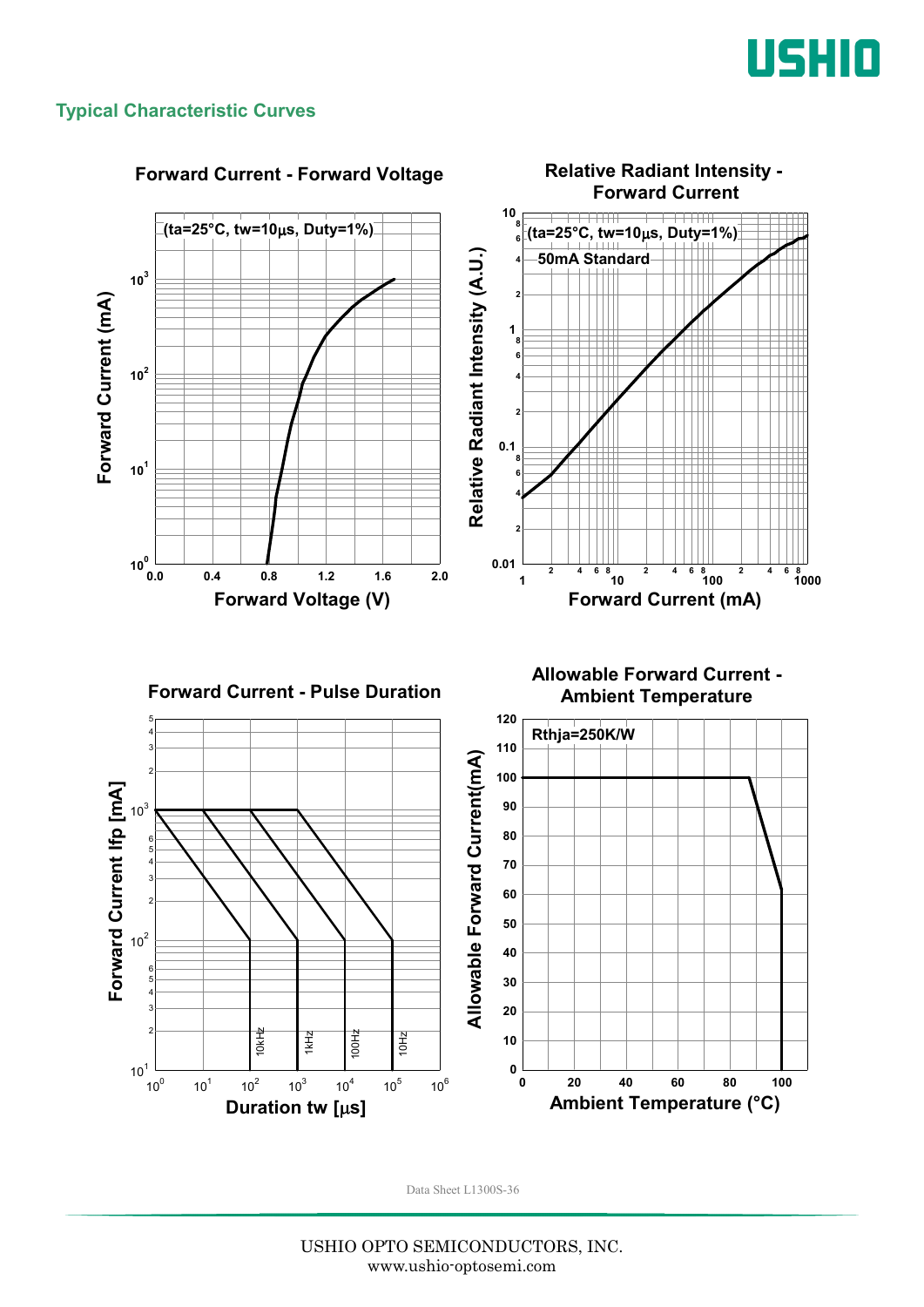



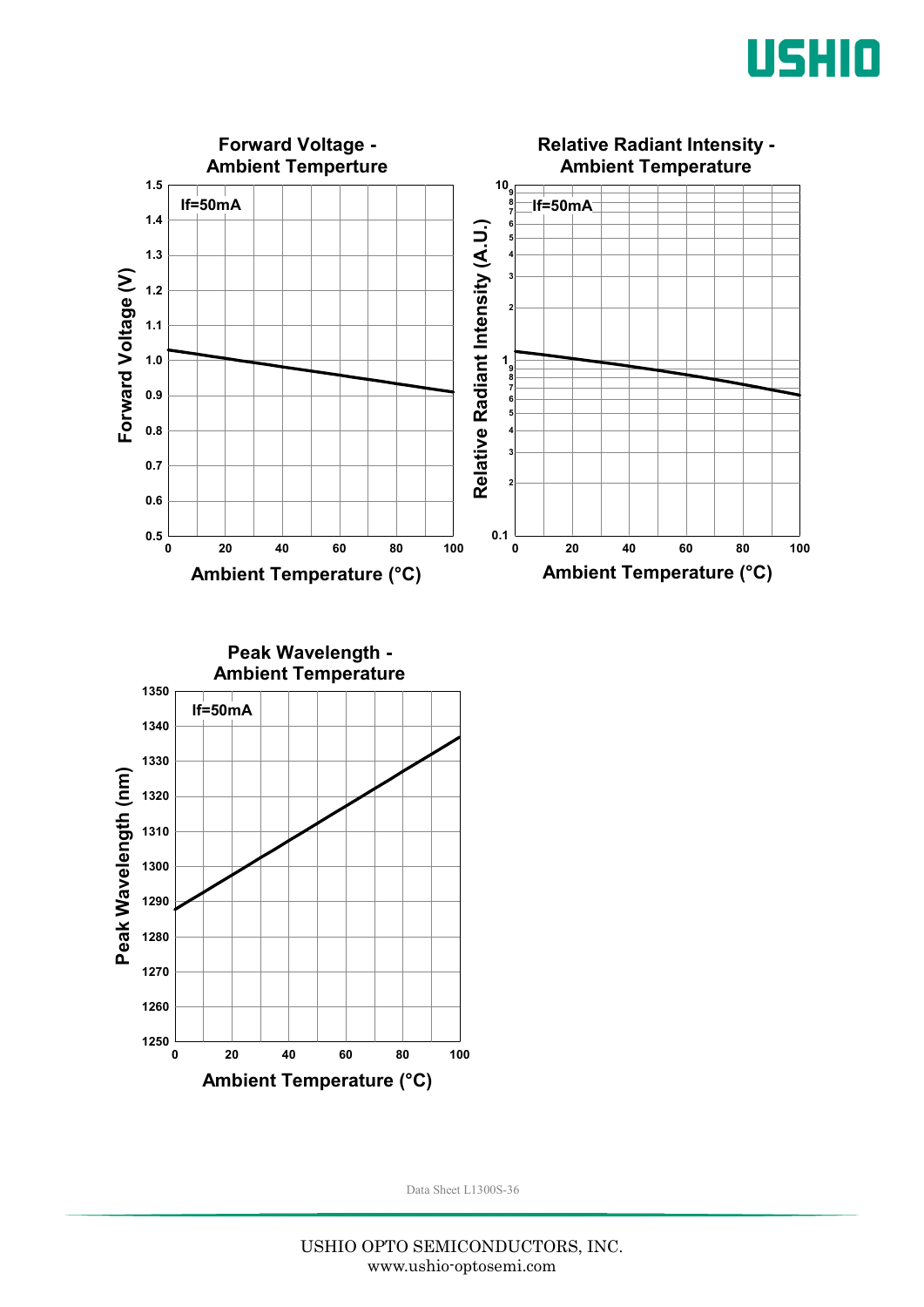